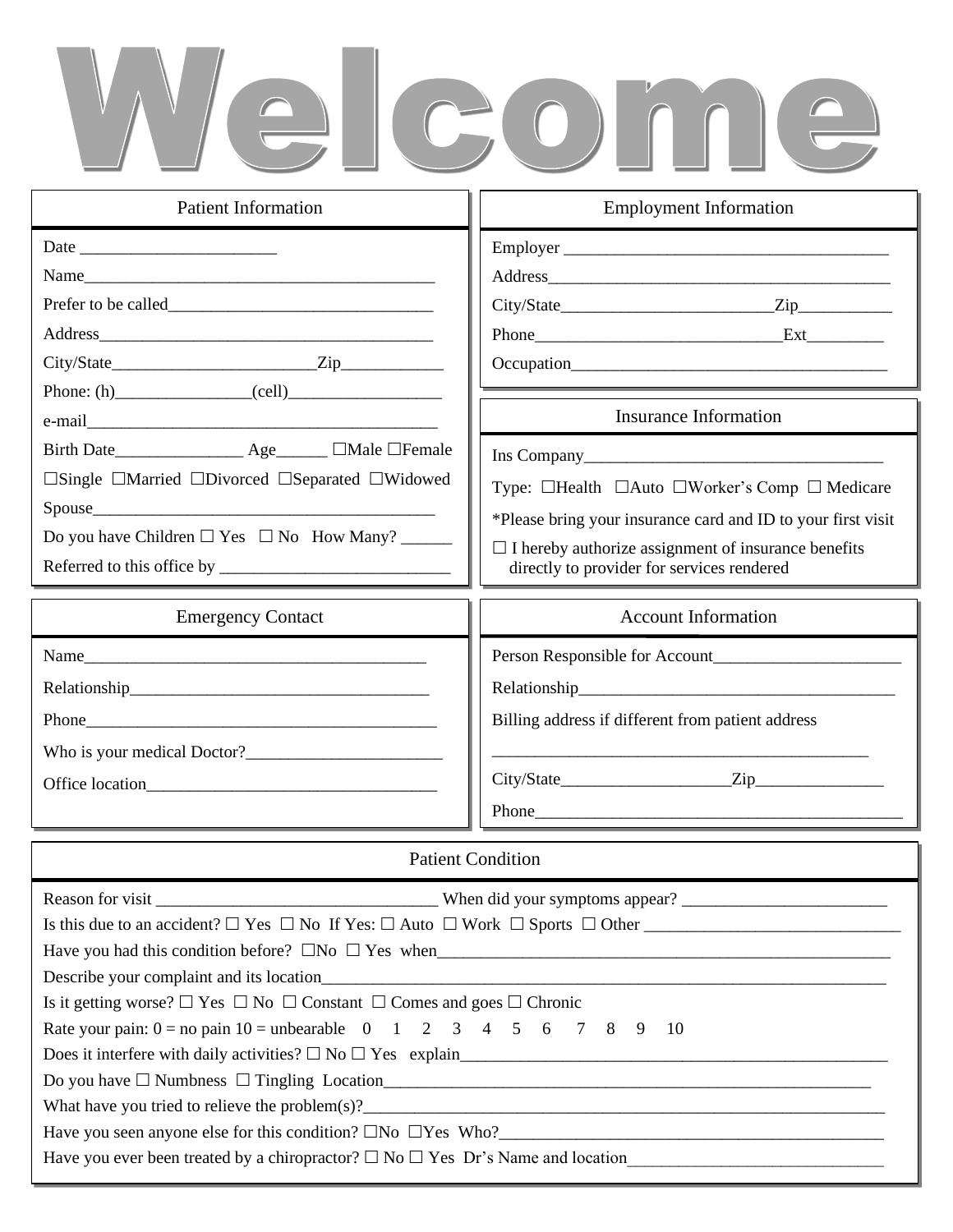| <b>Patient Health History</b>                                                                                                                                                                                                                                                                                                                                                                                                                                                                                                                                                                          |                                                                                                                                                                                                                                                                                                                                                                                                                                                                                                                                                                                     |                                                                                                                                                                                                                                                                                                                                                 |  |
|--------------------------------------------------------------------------------------------------------------------------------------------------------------------------------------------------------------------------------------------------------------------------------------------------------------------------------------------------------------------------------------------------------------------------------------------------------------------------------------------------------------------------------------------------------------------------------------------------------|-------------------------------------------------------------------------------------------------------------------------------------------------------------------------------------------------------------------------------------------------------------------------------------------------------------------------------------------------------------------------------------------------------------------------------------------------------------------------------------------------------------------------------------------------------------------------------------|-------------------------------------------------------------------------------------------------------------------------------------------------------------------------------------------------------------------------------------------------------------------------------------------------------------------------------------------------|--|
| Are you currently taking any of the following? (Please list and give reason for taking)<br>Over the counter medications expansion of the counter medications of the counter medications of the counter medications of the counter of the counter of the counter of the counter of the counter of the counter of the count<br>Do you currently have or have had any of the following diseases/medical condition? Check $\boxtimes$ Yes or No                                                                                                                                                            |                                                                                                                                                                                                                                                                                                                                                                                                                                                                                                                                                                                     |                                                                                                                                                                                                                                                                                                                                                 |  |
| $\Box Y \Box N$ Heart attack<br>$\Box Y \Box N$ Congenital heart defect<br>$\Box Y \Box N$ High blood pressure<br>$\Box Y \Box N$ Low blood pressure<br>$\Box Y \Box N$ Headaches<br>$\Box Y \Box N$ Heart surgery<br>$\Box Y \Box N$ Pacemaker<br>$\Box Y \Box N$ Dizziness/Fainting<br>$\Box Y \Box N$ Anemia<br>$\Box Y \Box N$ Shingles<br>$\Box Y \Box N$ Prostate trouble<br>$\Box Y \Box N$ Appendicitis<br>$\Box Y \Box N$ Low back pain<br>$\Box Y \Box N$ Neck pain<br>$\Box Y \Box N$ Stroke<br>$\Box Y \Box N$ Difficulty Breathing<br>$\Box Y \Box N$ Emphysema<br>$\Box Y \Box N$ Asthma | $\Box Y \Box N$ Allergies<br>$\Box Y \Box N$ Sinus Trouble<br>$\Box Y \Box N$ Kidney problems<br>$\Box Y \Box N$ Venereal disease<br>$\Box Y \Box N$ Ulcers/Colitis<br>$\Box Y \Box N$ Diabetes<br>$\Box Y \Box N$ HIV/AIDS<br>$\Box Y \Box N$ Miscarriage<br>$\Box Y \Box N$ Vision problems<br>$\Box Y \Box N$ Thyroid problems<br>$\Box Y \Box N$ Arthritis<br>$\Box Y \Box N$ Gout<br>$\Box Y \Box N$ Polio<br>$\Box Y \Box N$ Chicken Pox<br>$\Box Y \Box N$ Scoliosis<br>$\Box Y \Box N$ Mental illness<br>$\Box Y \Box N$ Multiple sclerosis<br>$\Box Y \Box N$ Tuberculosis | $\Box Y \Box N$ Seizures/Epilepsy<br>$\Box Y \Box N$ Hepatitis<br>$\Box Y \Box N$ Fibromyalgia<br>$\Box Y \Box N$ Rheumatoid arthritis<br>$\Box Y \Box N$ Pneumonia<br>$\Box Y \Box N$ Hearing trouble<br>$\Box Y \Box N$ Digestive problems<br>$\Box Y \Box N$ Pinched nerve<br>$\Box Y \Box N$ Fractures<br>$\Box$ Y $\Box$ N Cancer/tumors * |  |
| List any past serious accidents/injuries/broken bones/dislocations with dates<br>Family health history_<br>Do you smoke? $\Box$ No $\Box$ Yes How much ______ How long ________ Do you drink alcohol? $\Box$ No $\Box$ Yes ______/week<br>Do you drink coffee/caffeine drinks? $\square$ No $\square$ Yes Cups/day<br>Do you wear $\Box$ Heel lifts $\Box$ arch supports/orthotics Do you have foot pain? $\Box$ No $\Box$ Yes<br>Hours of sleep per night ________ Quality $\Box$ Good $\Box$ Fair $\Box$ Poor<br>For women:                                                                          |                                                                                                                                                                                                                                                                                                                                                                                                                                                                                                                                                                                     |                                                                                                                                                                                                                                                                                                                                                 |  |

# **I understand the information contained within this form and guarantee this form was completed correctly and to the best of my knowledge.**

Patient / Guardian signature \_\_\_\_\_\_\_\_\_\_\_\_\_\_\_\_\_\_\_\_\_\_\_\_\_\_\_\_\_\_\_\_\_\_\_\_\_\_ Date \_\_\_\_\_\_\_\_\_\_\_\_\_\_\_\_\_\_\_\_\_

Reviewed by; initials\_\_\_\_\_\_\_\_\_\_\_\_\_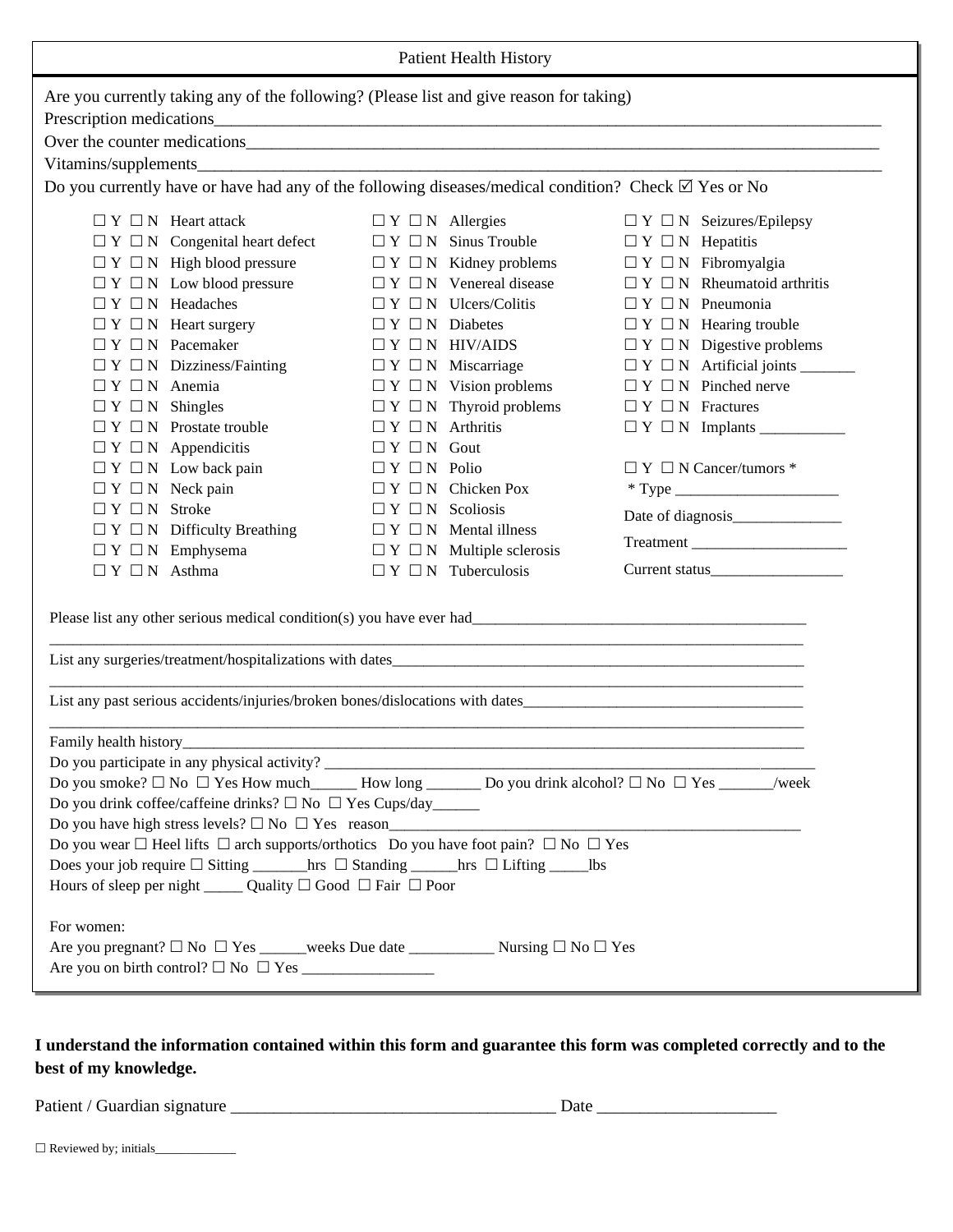| Patient Name (Print) | . ляте |
|----------------------|--------|
|                      |        |

Patient ID # \_\_\_\_\_\_\_\_\_\_\_\_\_

Please draw the location of your pain or discomfort on the images below. Use the symbols shown to represent the type(s) of pain:



On the scales below, please draw a vertical line representing your pain or discomfort:

Rate the pain you have right **now**: Rate your pain at its **best** in the past week:

| No Pain                                      | Unbearable Pain | No Pain                                       | Unbearable Pain |  |
|----------------------------------------------|-----------------|-----------------------------------------------|-----------------|--|
| Rate your <b>average</b> pain the past week: |                 | Rate your <b>worst</b> pain in the past week: |                 |  |
| No Pain                                      | Unbearable Pain | No Pain                                       | Unbearable Pain |  |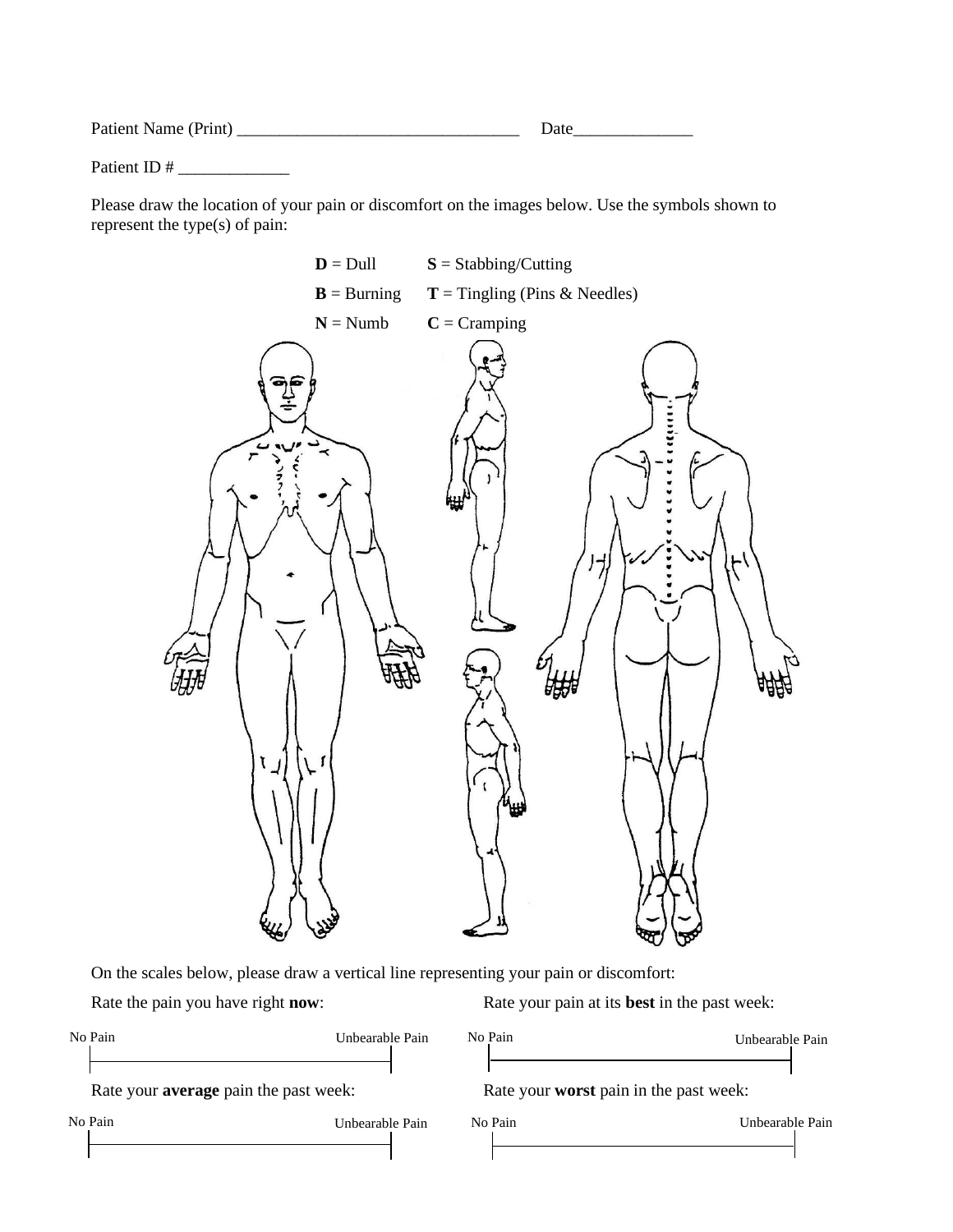# **Informed Consent to Chiropractic Treatment**

## **Terry L. Henderson D.C. Douglas P. Krift D.C. Philip A. Ryan IV D.C.**

**The nature of chiropractic treatment:** The doctor will use his hands or a mechanical device in order to move your joints. You may feel a "click" or "pop", such as the noise when a knuckle is "cracked", and you may feel movement of the joint. Various ancillary procedures, such as hot or cold packs, electric muscle stimulation, massage therapy, mechanical traction or low-level laser therapy may also be used.

**Possible Risks:** As with any health care procedure, complications are possible following a chiropractic manipulation. Complications could include fractures of bone, muscle strain, ligamentous sprain, dislocation of joints, or injury to intervertebral discs, nerves or spinal cord. Cerebrovascular injury or stroke could occur upon severe injury to arteries of the neck. A minority of patients may notice stiffness or soreness after the first few days of treatment. The ancillary procedures could produce skin irritation, burns or minor complications.

**Probability of risks occurring:** the risks of complications due to chiropractic treatment have been described as "rare", about as often as complications are seen from the taking of a single aspirin tablet. The risk of cerebrovascular injury or stroke, has been estimated at one in one million to one in twenty million, and can even be further reduced by screening procedures. The probability of adverse reaction due to ancillary procedures is also considered "rare".

**Other treatment options which could be considered** may include the following:

- *Over-the-counter analgesics.* The risks of these medications include irritation to stomach, liver and kidneys, and other side effects in a significant number of cases.
- *Medical care,* typically anti-inflammatory drugs, tranquilizers, and analgesics. Risks of these drugs include a multitude of undesirable side effects and patient dependence in a significant number of cases.
- *Hospitalization* in conjunction with medical care adds risk of exposure to virulent communicable disease in a significant number of cases.
- *Surgery* in conjunction with medical care adds the risks of adverse reaction to anesthesia, as well as an extended convalescent period in a significant number of cases.

**Risks of remaining untreated:** Delay of treatment allows formation of adhesions, scar tissue and other degenerative changes. These changes can further reduce skeletal mobility, and induce chronic pain cycles. It is quite probable that delay of treatment will complicate the condition and make further rehabilitation more difficult.

**Unusual risks:** I have had the following unusual risks of my case explained to me.

## **I have read the explanation above of chiropractic treatment. I have had the opportunity to have any questions answered to my satisfaction. I have fully evaluated the risks and benefits of undergoing treatment. I have freely decided to undergo the recommended treatment, and herby give my full consent to treatment.**

Print name: \_\_\_\_\_\_\_\_\_\_\_\_\_\_\_\_\_\_\_\_\_\_\_\_\_\_\_\_

| Signature: | ate |
|------------|-----|
|            |     |

| <b>Wi</b><br>tness:<br>------ |  |
|-------------------------------|--|
|-------------------------------|--|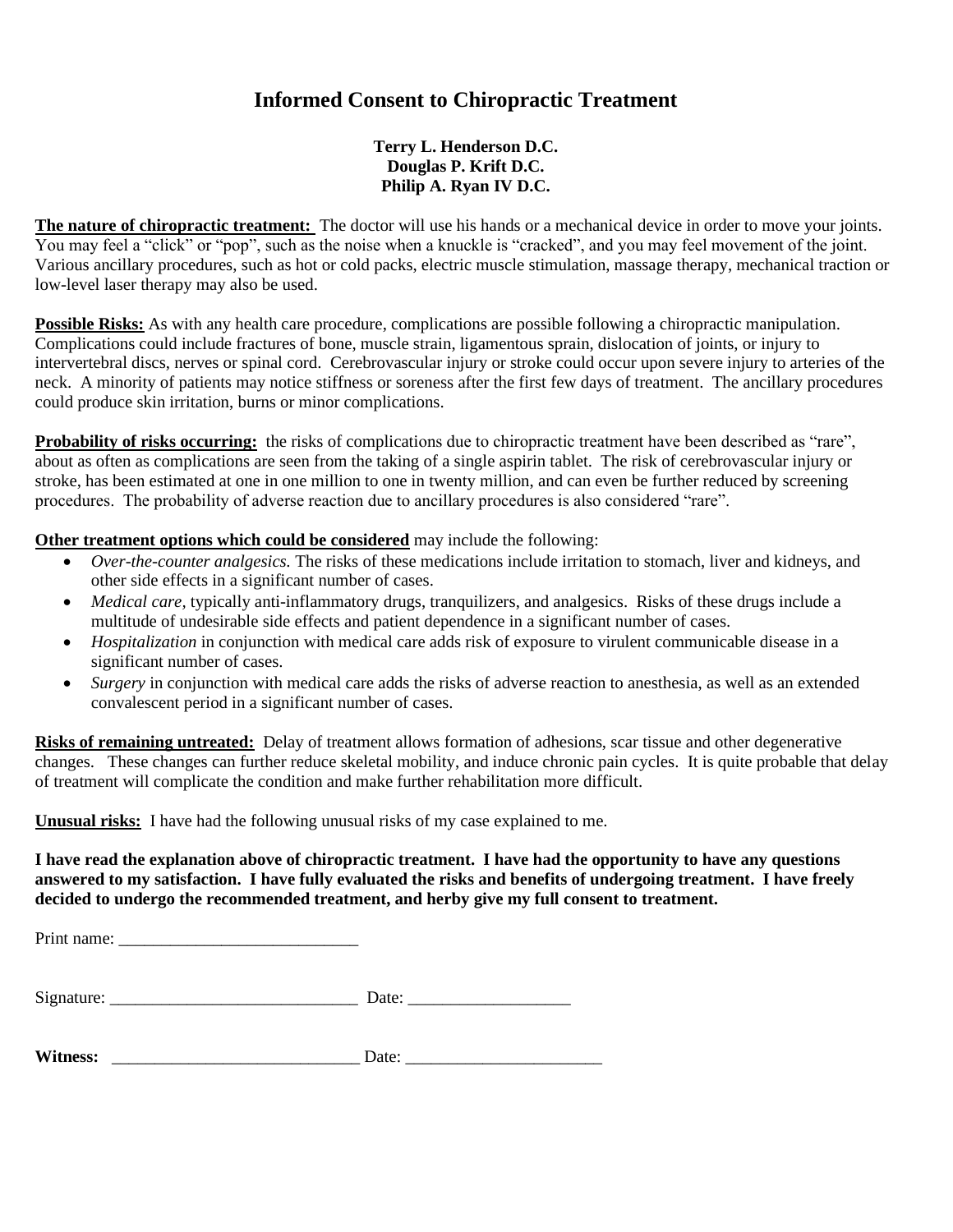## Financial Policy

All medical charges are the responsibility of the patient or guardian. We offer, as a courtesy to our patients, filing of claims to their health insurance companies. We are network providers with some insurance companies, but not all. If you have questions regarding our network status with your insurance, we recommend that you contact your carrier by calling the customer service number on the back of your card.

Office **Copay**: All deductibles, copays, and co-insurances are the responsibility of the patient and are due at time of service. There will be a \$5.00 fee for billing charges not paid at the time of service. Some insurance companies have office copays that only pay for office visits and **NOT** x-rays, supplements, supplies, etc. For coverage questions, contact the customer service number on the back of your insurance card.

**Authorization**: If your insurance company requires a referral before being seen in our office, it is your responsibility to contact your primary care physician to obtain authorization. Always check with your insurance company to make sure the authorization has been approved.

**Worker's Compensation**: Patients are required to supply us with the following information: Your claim number, date of injury, employer, contact phone number, and billing address. If your claim is inactive, **you** must contact the insurance company to have your claim reactivated before your appointment. If you are changing physicians, have a *change of physician* form turned into your insurance company before your appointment.

**Billing:** *Know your policy!* You are responsible for any rejected claims, non-covered expenses, deductibles, coinsurance/copays, and medical claims that are over 90 days past due and no response from your insurance company. Each month we send out billing statements to our patients that owe a balance on their accounts. A late fee of \$10.00 will be assessed every billing cycle for all past due balances. Cash, checks, Visa, Discover, or Mastercard can be used to pay accounts with a balance due. When no payment or response has been forthcoming from the patient, the account will be turned over to a collection agency after 120 days. No further medical care will be scheduled until the account is paid in full.

**Self Pay Pricing**: (NO INSURANCE) Patients who do not have, or choose to not use their insurance, because of deductibles, high copays, etc. The first time (new patient) visit will be \$65.00 (not including x-rays). Each subsequent visit will be \$40.00, due at the time of service, \$45.00 if you choose to be billed. *All treatment received after regular business hours will be subjected to an addition \$10.00 fee.*

**NET and CRA**: The services are \$40.00 per 15 minutes and are **NOT COVERED** by **ANY** insurance.

**Massage**: **Due to limited scheduling time allotted for massage, there is a 50% fee for missed appointments not cancelled 24 hours in advance.**

**Cancellations and No Shows: There will be a \$40.00 charge for missed physician appointments not cancelled at least 3 hours in advance. You MUST call the office to cancel ALL appointments; if we are not in, please leave a message. We DO NOT accept emails or texts for cancellations!**

 $Signature$  Date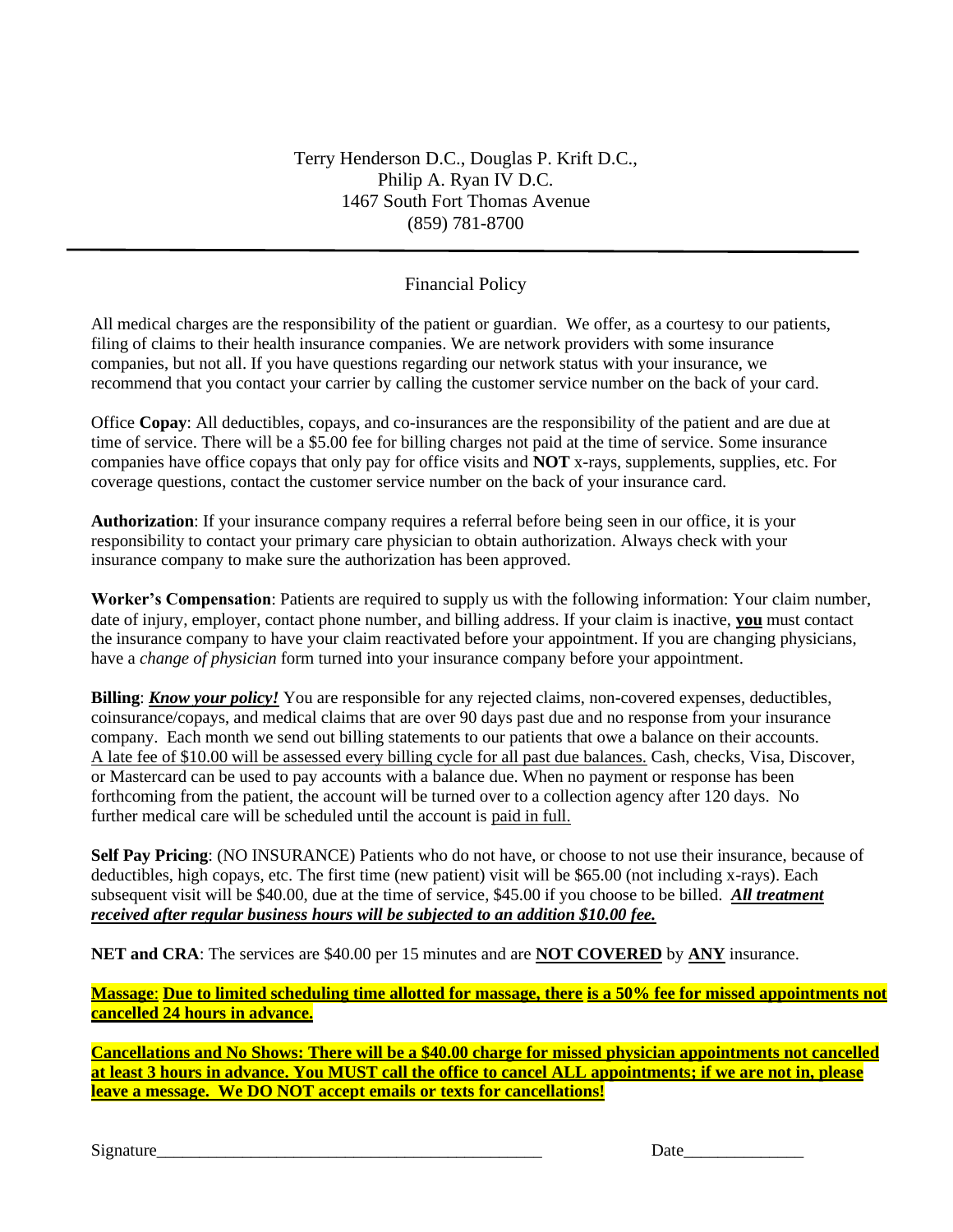## **Receipt of Notice of Privacy Practices**

## **ALTERNATE COMMUNICATION REQUEST FORM**

| Patient Name<br>(Print full name)                                                                                                                                                                                                                  | Date of Birth $\frac{\sqrt{2}}{2}$ |                                                                                                                        |  |
|----------------------------------------------------------------------------------------------------------------------------------------------------------------------------------------------------------------------------------------------------|------------------------------------|------------------------------------------------------------------------------------------------------------------------|--|
| I wish to be contacted in the following manner (check all that apply):<br>By home, cell, or work phone listed in my registration as below.                                                                                                         |                                    |                                                                                                                        |  |
| Home Cell Work                                                                                                                                                                                                                                     | Other                              |                                                                                                                        |  |
| O.K. to leave message on voicemail<br>O.K. to leave message with individual                                                                                                                                                                        |                                    | the control of the control of the control of the control of                                                            |  |
| Leave message with call back number only<br>Do not leave a message                                                                                                                                                                                 |                                    | <u> 1989 - Johann Stoff, deutscher Stoffen und der Stoffen und der Stoffen und der Stoffen und der Stoffen und der</u> |  |
| <b>Written Communication</b><br>__ O.K. to email the email listed on my registration                                                                                                                                                               |                                    |                                                                                                                        |  |
| (Patient name or Responsible Party)<br>information:                                                                                                                                                                                                |                                    |                                                                                                                        |  |
|                                                                                                                                                                                                                                                    |                                    |                                                                                                                        |  |
| (name of person)                                                                                                                                                                                                                                   |                                    |                                                                                                                        |  |
| whose relationship is to me lead and the contract phone (1) contract phone (2) contract phone (2) contract phone (2) contract phone (2) contract phone (2) contract phone (2) contract phone (2) contract phone (2) contract p<br>(name of person) |                                    |                                                                                                                        |  |
| whose relationship is to me $\qquad \qquad$ Phone( $\qquad$ ) --                                                                                                                                                                                   |                                    |                                                                                                                        |  |
| (name of person)                                                                                                                                                                                                                                   |                                    |                                                                                                                        |  |
| Set up or cancel appointments on my behalf.<br>Test results on my behalf.<br>Speak to the doctor/staff in person or by telephone on my behalf.<br>Refill supplements on my behalf.                                                                 |                                    |                                                                                                                        |  |
|                                                                                                                                                                                                                                                    |                                    |                                                                                                                        |  |

It is the responsibility of the patient to notify the physician's office if there is a change in this information.

By signing this waiver, I release the physician and staff therein, from liability for release of information pertaining to my medical care as designated above. I further acknowledge that I have received a copy of the physician's Notice of Privacy Practices. Effective date of the notice: 01/01/2010

|  | Terry Henderson D.C. |  |
|--|----------------------|--|
|--|----------------------|--|

 $\blacksquare$ 

Douglas P. Krift D.C. Philip A. Ryan IV D.C.

1467 S. Ft. Thomas Ave., Ft. Thomas, KY 41075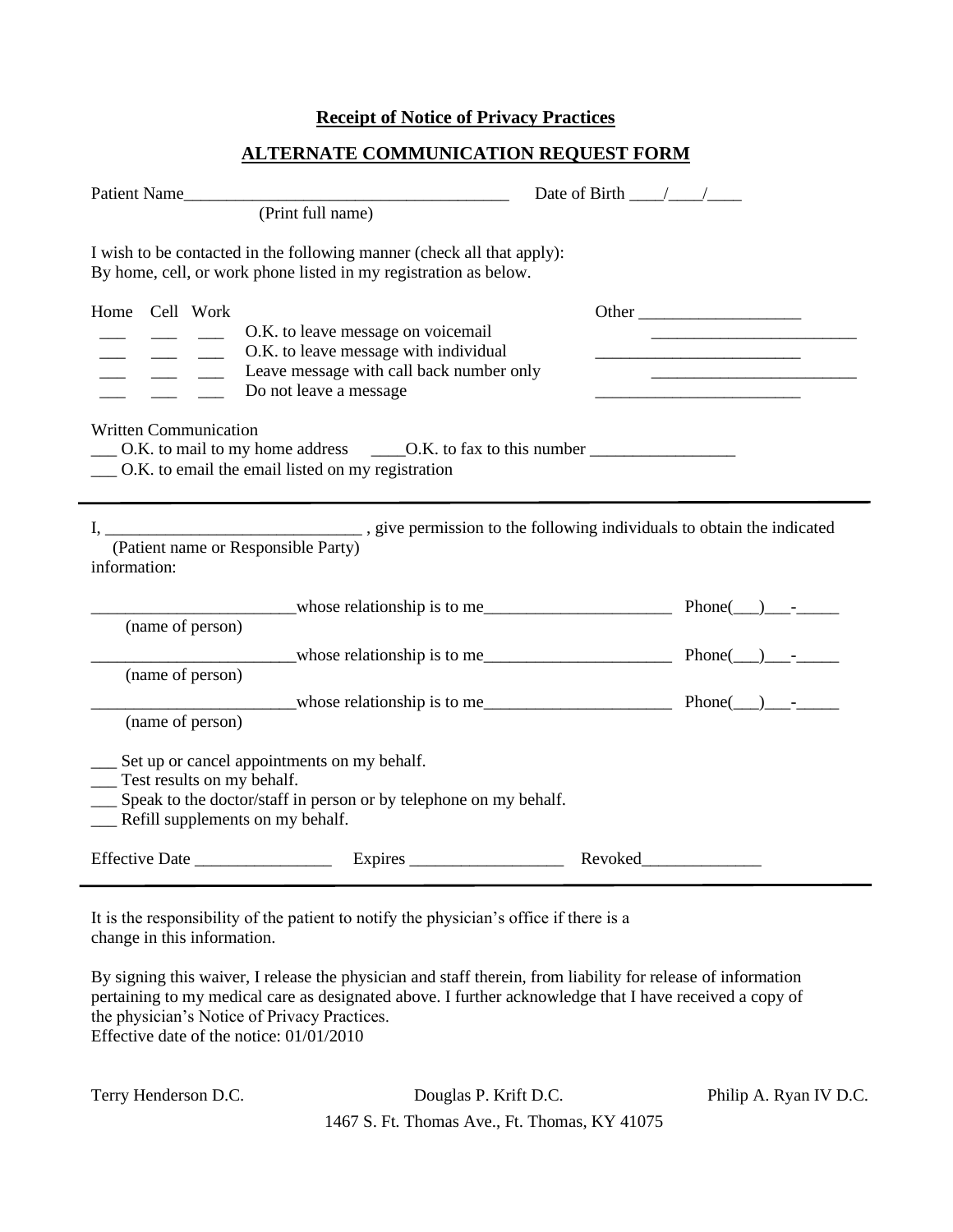# **Terry L. Henderson D.C. Douglas P. Krift D.C. Philip A. Ryan IV D.C.**

# **NOTICE OF PRIVACY PRACTICES FOR PROTECTED HEALTH INFORMATION**

## THIS NOTICE DESCRIBES HOW MEDICAL INFORMATION ABOUT YOU MAY BE USED AND DISCLOSED, AND HOW YOU CAN GET ACCESS TO THIS INFORMATION. PLEASE REVIEW IT CAREFULLY.

### **I. Uses and Disclosures**

- B. We may use or disclose your protected health information without your written consent, written authorization, or oral agreement for the following purposes:
	- **Treatment**. *Example:* We may use your health information with our office to provide health care services to you or we may use your health information to another provider if it is necessary to refer you to them for service.
	- **Payment**. *Example:* We may disclose your health information to a third party such as an insurance carrier, an HMO, a PPO, or your employer, in order to obtain payment for services provided to you.
	- **Health Care Operations**. *Example:* We may use your health information to conduct internal quality assessment and improvement activities and for business management and general administrative activities

C. We may use or disclose your protected health information without your written consent, written authorization, or oral agreement under the following circumstances:

- If we provide services to you while you are an inmate.
- If we provide services to you in an emergency treatment situation.
- If we are required by law to provide services to you and we were unable to obtain your consent after attempting to do so.
- If there are substantial barriers to communication and we determine, in the exercise of our professional judgment, that you intend for us to treat you.
- If we need to notify, or assist in the notification of, a family member, personal representative, or another person responsible for your care of your location, general condition, or death.
- If we are required by law to disclose your health information to a public health authority that is authorized to receive information for the purposes of preventing or controlling disease, injury, or disability.
- If we are required by law to disclose your health information to a public health or other government authority that is authorized to receive reports of child abuse or neglect.
- If we are required to disclose your health information to the Food and Drug Administration.
- If we are required to disclose your health information to your employer to evaluate whether you have a work-related injury or illness.
- If we are required by law to disclose your health information to a government authority authorized to receive reports of abuse, neglect, or domestic violence.
- If we are required to disclose your health information to a health oversight agency for oversight activities required by law.
- If we are required to disclose your health information in response to a court order or a subpoenia.
- If we are required to disclose your health information to a law enforcement official.
- If we are required to disclose your health information to a coroner, medical examiner, or funeral director.
- For research purposes.
- If we, in good faith, believe that the use or disclosure of your health information is necessary to prevent a serious threat to the health or safety of others.
- If we are authorized by law to disclose your health information to comply with laws established to provide benefits for work-related injuries or illnesses.

**WITH THE EXCEPTION OF THE ABOVE CIRCUMSTANCES, ANY USE OR DISCLOSURE OF YOUR HEALTH INFORMATION WILL BE MADE ONLY WITH YOUR WRITTEN AUTHORIZATION. YOUR WRITTEN AUTHORIZATION MAY BE REVOKED, IN WRITING, ANY TIME EXCEPT TO THE EXTENT THAT WE HAVE PROVIDED SERVICES OR TAKEN ACTION IN RELIANCE ON YOUR AUTHORIZATION.**